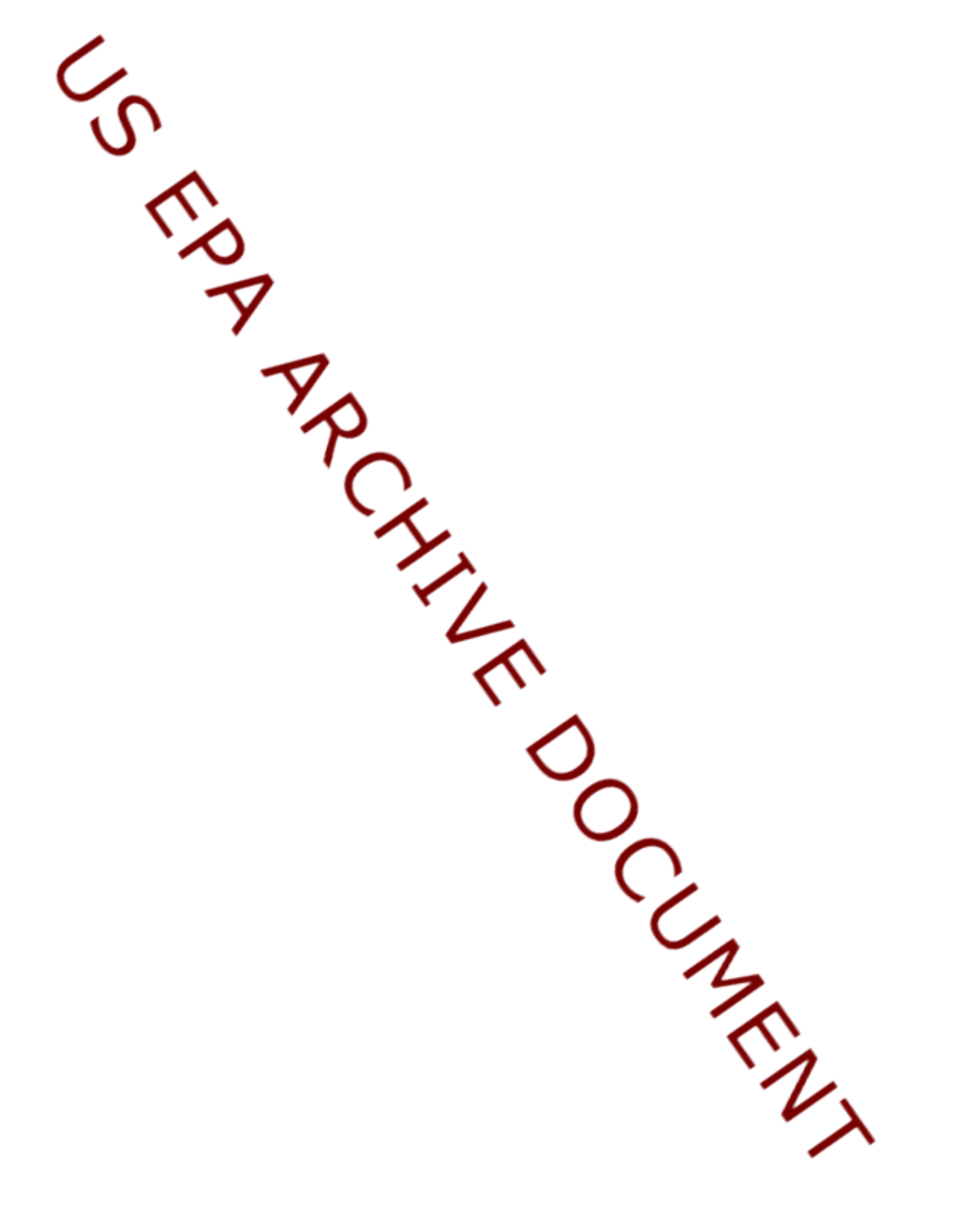# **Delaware River Basin Commission**



Basin Boundaries (USGS 6-Digit Hydrologic Unit)

For a copy of the Delaware River Basin Commission 1994 305(b) report, contact:

#### **Robert Kausch**

Delaware River Basin Commission P.O. Box 7360 West Trenton, NJ 08628-0360 (609) 883-9500, ext. 252

## **Surface Water Quality**

The Delaware River Basin covers portions of Delaware, New Jersey, New York, and Pennsylvania. The Delaware River system consists of a 207-mile freshwater segment, an 85-mile tidal reach, and the Delaware Bay. Nearly 8 million people reside in the Basin, which is also the home of numerous industrial facilities and the port facilities of Philadelphia, Camden, and Wilmington.

All of the riverine waters and 94% of the estuarine waters in the Basin have good water quality that fully supports aquatic life uses. Three percent of the riverine waters do not support fish consumption and 2% have fair quality that partially supports swimming. In estuarine waters, poor water quality impairs shellfishing in 29% of the surveyed waters. Low dissolved oxygen concentrations and toxic contaminants in sediment degrade portions of the lower tidal river and estuary. Fecal coliform bacteria and high pH values impair a few miles of the Delaware River. As of April 1994, fish consumption advisories were posted on about 6 miles of the Delaware River and 22 square miles of the tidal river, cautioning the public to restrict consumption of channel catfish, white perch, and American eels contaminated with PCBs and chlordane.

In general, water quality has improved since the 1992 305(b) assessment period. Tidal river oxygen levels were higher during the critical summer period, residues of toxic chemicals in fish and shellfish declined, and populations of important fish species (such as striped bass and American shad) increased during the 1994 assessment period.

#### **Programs to Restore Water Quality**

For many years, the Delaware River Basin Commission and the surrounding States have implemented an aggressive program to reduce